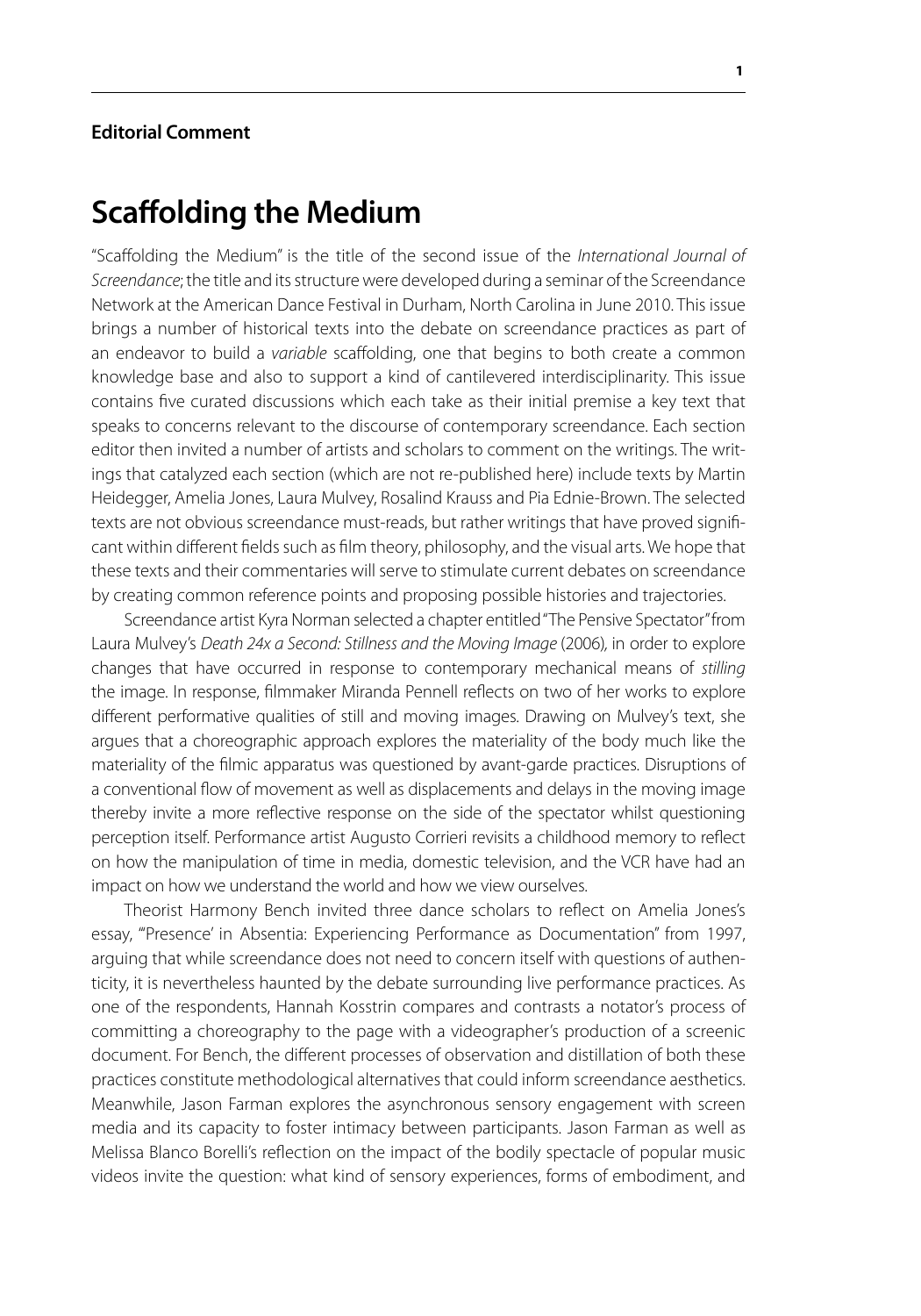relational experience might screendance be able to generate in the receiver, given the proliferation of mobile platforms and interactive devices that permeate the everyday?

Scholar Ann Cooper Albright uses Martin Heidegger's 1954 treatise, "The Question Concerning Technology" as a portal to engage her respondents in questions about technological intentionality. Lisa Naugle and John Crawford focus on Heidegger's ideas about "enframing" as it relates to their own research in interactive technologies. Tom Lopez contributes a performative text from "the bifurcated twins' of *Techné* and *Poïesis.* Kent de Spain ruminates on the place of the body and nature within Heidegger's technological ideologies. And finally, Ann Dils undertakes an etymological investigation of screendance and the attendant metaphors which flow from its linguistic origins.

Artist/theorist Douglas Rosenberg chose Rosalind Krauss's 1976 essay, "Video: The Esthetics of Narcissism" as a look-back to the critical responses toward video art in its early days. Virginia Piper draws out Krauss's psychoanalytic and semiotic references in a consideration of the aesthetics of video art in 1976 in the context of screendance in 2011. Rodrigo Alonso notes Krauss's identification of a "new kind of performance art, one at the crossroads of the body and the media," while Claudia Rosiny focuses on video and its narcissistic potential in dance. Finally, Terry Sprague looks at the Krauss essay through the lens of "consumer visual culture."

Choreographer/artist Simon Ellis asked Pia Ednie-Brown to revisit an essay she had written over a decade ago, a piece that was originally written through the lens of architecture. Brown looks at the built environment and the virtual, posing philosophical questions about the affect of both. Dianne Reid and Lucy Cash offer commentaries in response to Brown, each improvising and performing Brown's text in individually personal ways.

This issue also features an edited transcript of a presentation by Professor Ian Christie, originally delivered at the first seminar of the Screendance Network at the University of Brighton in September 2009. Drawing on lectures he delivered as part of the Slade Lecture Series at the University of Cambridge, UK in 2006, Christie surveyed a history of cinema under the title "Cinema Has Not Yet Been Invented." In this presentation Christie places the research of the Screendance Network into the context of a wider contemporary review of cinema as an art form and examines debates across the twentieth century, which considered film variously as a mechanical advance, as popular entertainment, and as a discrete artform. Today, media practices such as popular narrative cinema and experimental film continue to represent conflicting views with regards to the potential and use of the medium. Such differences have created a healthy diversity within the field adding to theoretical discourses and references, distribution, and audiences. This is pertinent to the field of screendance, as artists and researchers attempt to differentiate distinctive bodies of critical enquiry. In order to fully grasp particular approaches, shared concerns and visions within the hybrid field of screendance a review of some of the concerns of the twentieth century may be useful.

The Artist's Pages feature an essay by filmmaker Adam Roberts, who reflects on his own shift from narrative filmmaking to screendance and the particularity of this later body of work. The discussion of Mulvey's "Pensive Spectator" is echoed in Robert's exploration of the flexibility of filmic time and space and the emphasis on presence within screendance. More specifically, Roberts contemplates the impossibility of stillness within the passing of